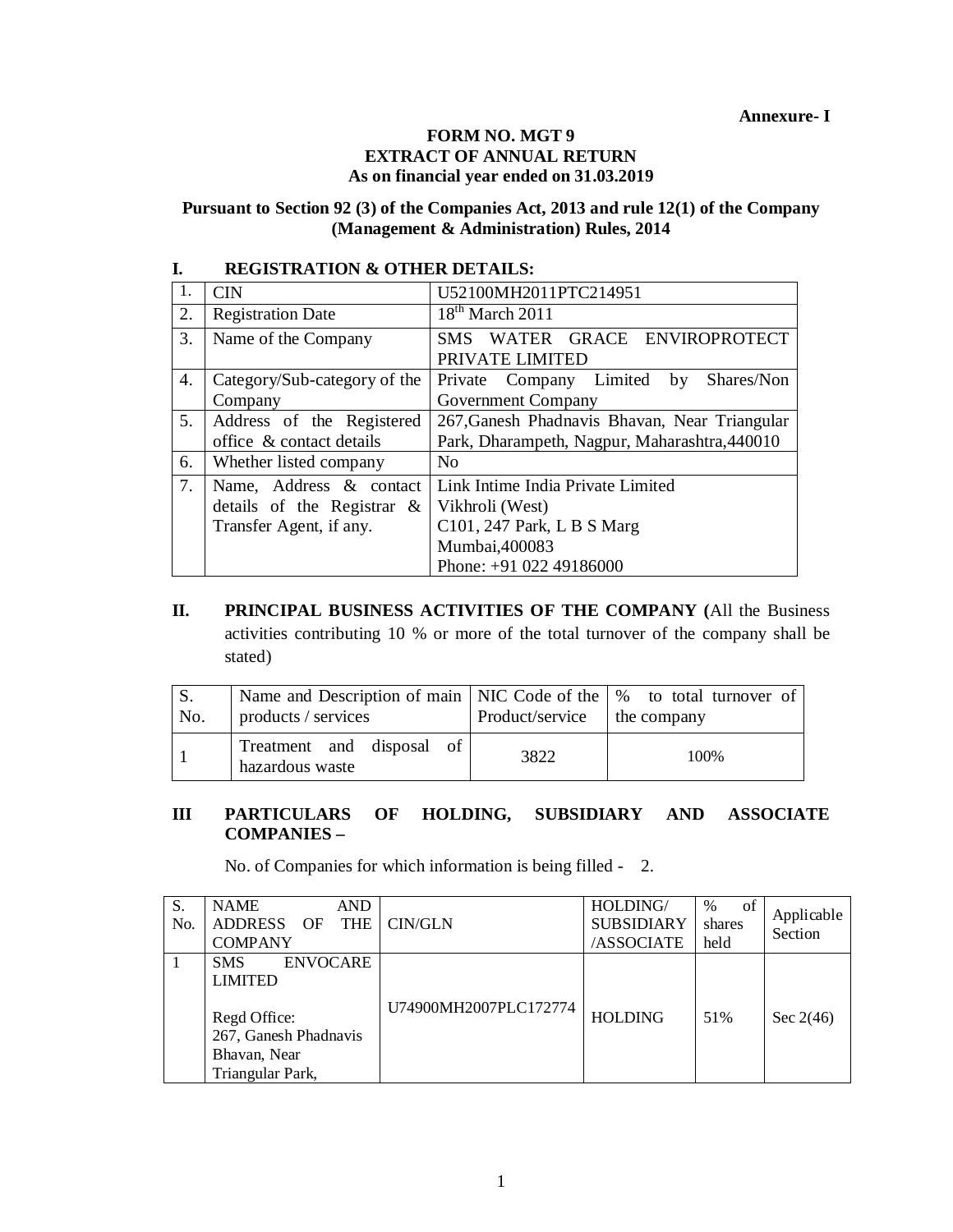|   | Dharampeth, Nagpur-<br>440010                                                                                                                  |                       |            |     |                         |
|---|------------------------------------------------------------------------------------------------------------------------------------------------|-----------------------|------------|-----|-------------------------|
| 2 | Nilawars<br>Watergrace<br>Management<br>Waste<br>Private Limited<br>Regd Office:<br>IT Park, 20 STPI<br>Gayatri Nagar Nagpur-<br>440022 (M.H.) | U90001MH2014PTC259640 | SUBSIDIARY | 90% | <b>Sec</b><br>2(87)(ii) |

#### **IV. SHARE HOLDING PATTERN (Equity Share Capital Breakup as percentage of Total Equity)**

i) Category-wise Share Holding

| Category of          |                          | No. of Shares held at the   |                |                | No. of Shares held at the end |                             |       |               | $\%$           |
|----------------------|--------------------------|-----------------------------|----------------|----------------|-------------------------------|-----------------------------|-------|---------------|----------------|
| <b>Shareholdsers</b> |                          | beginning of the year[As on |                |                |                               | of the year[As on 31-March- |       |               | Change         |
|                      |                          |                             | 31-March-2018] |                |                               |                             | 2019] |               | during         |
|                      |                          | Demat Physical              | Total          | $%$ of         |                               | Demat Physical Total        |       | $%$ of        | the year       |
|                      |                          |                             |                | Total          |                               |                             |       | Total         |                |
|                      |                          |                             |                | <b>Shares</b>  |                               |                             |       | <b>Shares</b> |                |
| A. Promoter s        |                          |                             |                |                |                               |                             |       |               |                |
| $(1)$ Indian         |                          |                             |                |                |                               |                             |       |               |                |
| a) Individual/       |                          | 4900                        | 4900           | 49             |                               | 4900                        | 4900  | 49            | No             |
| <b>HUF</b>           | $-$                      |                             |                |                | $-$                           |                             |       |               | change         |
| b) Central Govt      | $-$                      | $\overline{\phantom{a}}$    | $-$            | $-$            | $-$                           | $-$                         | $-$   | $-$           | --             |
| c) State Govt $(s)$  | $-$                      | $-$                         | $-$            | --             | $-$                           | $-$                         | $-$   | $-$           | $=$            |
|                      | $- -$                    | 5100                        | 5100           | 51             | $-$                           | 5100                        | 5100  | 51            | N <sub>o</sub> |
| d) Bodies Corp.      |                          |                             |                |                |                               |                             |       |               | change         |
| e) Banks / FI        | $-$                      | $-$                         |                |                | $-$                           |                             |       |               |                |
| f) Any other         | $\overline{a}$           | --                          | $-$            | $\overline{a}$ | $\overline{a}$                | $-$                         | $-$   | $-$           |                |
| <b>Total</b>         |                          |                             |                |                |                               |                             |       |               | N <sub>0</sub> |
| shareholding of      | $\overline{\phantom{a}}$ | 10000                       | 10000          | 100            | $\overline{\phantom{a}}$      | 10000                       | 10000 | 100           | change         |
| Promoter (A)         |                          |                             |                |                |                               |                             |       |               |                |
|                      |                          |                             |                |                |                               |                             |       |               |                |
| (2) Foreign          |                          |                             |                |                |                               |                             |       |               |                |
| a) NRIs -            | $-$                      | $-$                         |                |                | $-$                           |                             | $-$   |               |                |
| Individuals          |                          |                             |                |                |                               |                             |       |               |                |
| b) Other $-$         |                          |                             |                |                |                               |                             |       |               |                |
| Individuals          | $-$                      | $-$                         | $-$            |                | $-$                           |                             | $-$   | $-$           |                |
| c) Bodies Corp.      | $-$                      | --                          | $-$            | $-$            | $-$                           | $-$                         | $-$   | $-$           |                |
| d) Banks / FI        | $-$                      |                             | $-$            |                | $-$                           |                             | $-$   | $-1$          |                |
|                      |                          |                             |                |                |                               |                             |       |               |                |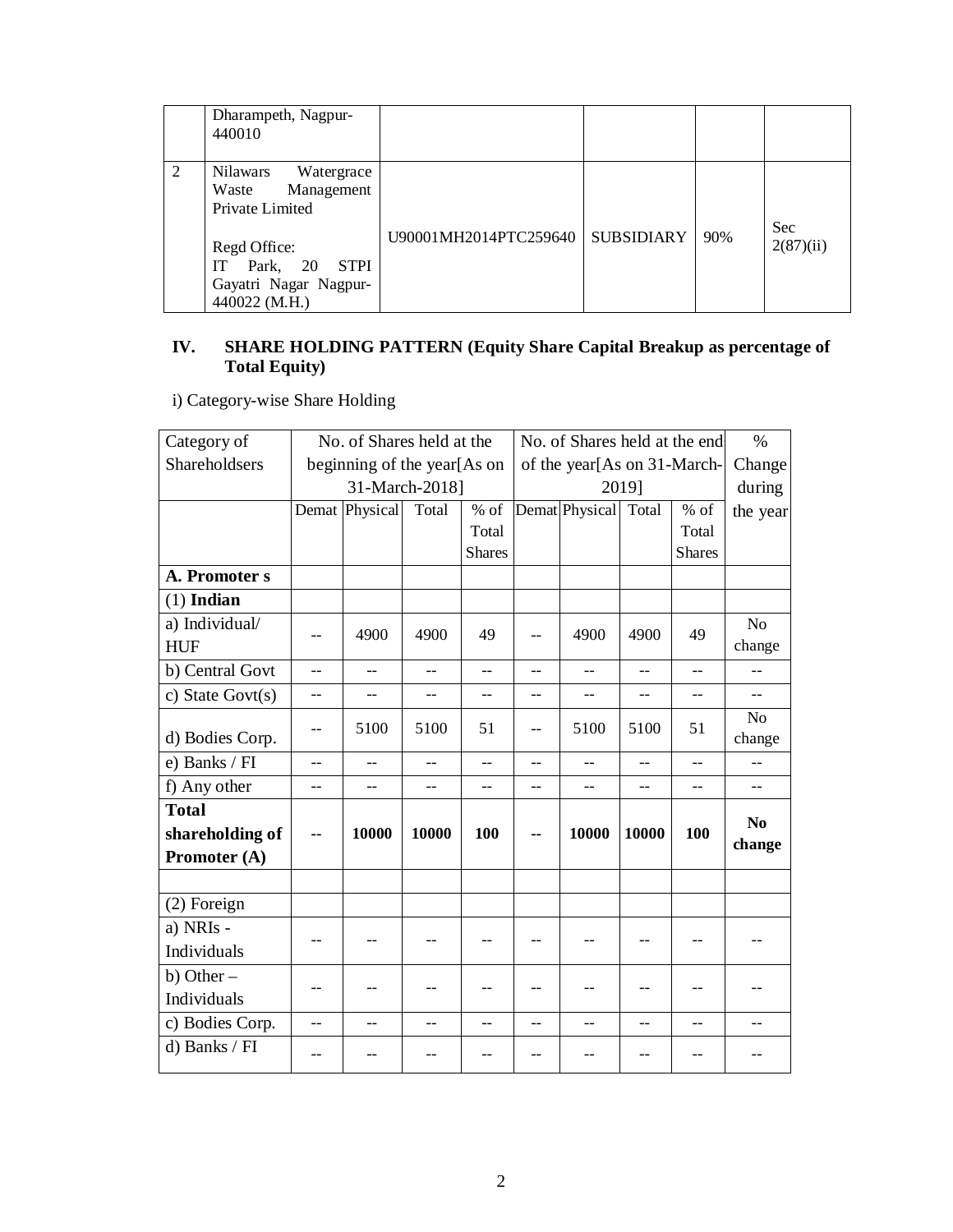| e) Any Other         | $\rightarrow$  | $-$   | $-$   | $-$                      | $\overline{a}$ | $-$               | $\overline{\phantom{a}}$ | $-$                      | $-$            |
|----------------------|----------------|-------|-------|--------------------------|----------------|-------------------|--------------------------|--------------------------|----------------|
| Sub-total (A)        |                | $-$   |       |                          |                |                   | $-$                      | $-$                      |                |
| $(2)$ :-             | $-$            |       | $-$   | --                       | $-$            | $-$               |                          |                          |                |
| <b>Total</b>         |                |       |       |                          |                |                   |                          |                          |                |
| shareholding of      | ۰.             | 10000 | 10000 | 100                      | --             | 10000             | 10000                    | 100                      | N <sub>0</sub> |
| Promoter $(A)$ =     |                |       |       |                          |                |                   |                          |                          | change         |
| $(A)(1)+(A)(2)$      |                |       |       |                          |                |                   |                          |                          |                |
|                      |                |       |       |                          |                |                   |                          |                          |                |
| <b>B.</b> Public     |                |       |       |                          |                |                   |                          |                          |                |
| <b>Shareholding</b>  |                |       |       |                          |                |                   |                          |                          |                |
| 1. Institutions      | $\overline{a}$ | --    | $-$   | $\overline{a}$           | $-$            | $-$               | $-$                      | $- -$                    | $-$            |
| a) Mutual Funds      | $-$            | $-$   | $-$   | $-$                      | $-$            | $-$               | $-$                      | $\overline{\phantom{a}}$ | $-$            |
| b) Banks / FI        | $-$            | $-$   | $-$   | $-$                      | $-$            | $-$               | $\overline{a}$           | $\overline{a}$           | $-$            |
| c) Central Govt      | $-$            | --    | $-$   | --                       | $-$            | $-$               | --                       | --                       | $-$            |
| d) State Govt(s)     |                | $-$   |       | $-$                      |                | --                | --                       |                          |                |
| e) Venture           | $-$            | --    | $-$   | $-$                      | $-$            | $-$               | $-$                      | $-$                      |                |
| <b>Capital Funds</b> |                |       |       |                          |                |                   |                          |                          |                |
| f) Insurance         | $-$            | $-$   | $-$   | $-$                      | $-$            | $-$               | $-$                      | $-$                      | $-$            |
| Companies            |                |       |       |                          |                |                   |                          |                          |                |
| $g)$ FIIs            | $-$            | $-$   | $-$   | $-$                      | $-$            | $-$               | $\overline{\phantom{a}}$ | $-$                      | $-$            |
| h) Foreign           |                |       |       |                          |                |                   |                          |                          |                |
| Venture Capital      | $-$            | --    | $-$   |                          | --             | --                | --                       | --                       |                |
| Funds                |                |       |       |                          |                |                   |                          |                          |                |
| i) Others            | $-$            | --    | --    |                          | $-$            |                   |                          |                          |                |
| (specify)            |                |       |       |                          |                |                   |                          |                          |                |
| Sub-total            | $-$            | --    | $-$   | $-$                      | $-$            | $-$               | $-$                      | $-$                      | $-$            |
| $(B)(1)$ :-          |                |       |       |                          |                |                   |                          |                          |                |
|                      | $\overline{a}$ | $-$   | $-$   | $\overline{\phantom{a}}$ | $\overline{a}$ | $-$               | --                       | $-$                      | $-$            |
| 2. Non-              |                |       |       |                          |                |                   |                          |                          |                |
| <b>Institutions</b>  |                |       |       |                          |                |                   |                          |                          |                |
| a) Bodies Corp.      | $-$            | --    | $-$   | $-$                      | $-$            | $\qquad \qquad -$ | $-$                      | $\overline{\phantom{a}}$ | $-$            |
| i) Indian            | --             | --    | --    | --                       | $-$            | --                | --                       | --                       | --             |
| ii) Overseas         | $-$            | $-$   | $-$   | $\overline{\phantom{a}}$ | $-$            | $-$               | $-$                      | $-$                      | --             |
| b) Individuals       | $-$            | $-$   | $-$   | $-$                      | $-$            | $-$               | $\overline{\phantom{a}}$ | $-$                      | $-$            |
| i) Individual        |                |       |       |                          |                |                   |                          |                          |                |
| shareholders         |                |       |       |                          |                |                   |                          |                          |                |
| holding nominal      |                |       |       |                          |                |                   |                          |                          |                |
| share capital upto   |                |       |       |                          |                |                   |                          |                          |                |
| Rs. 1 lakh           |                |       |       |                          |                |                   |                          |                          |                |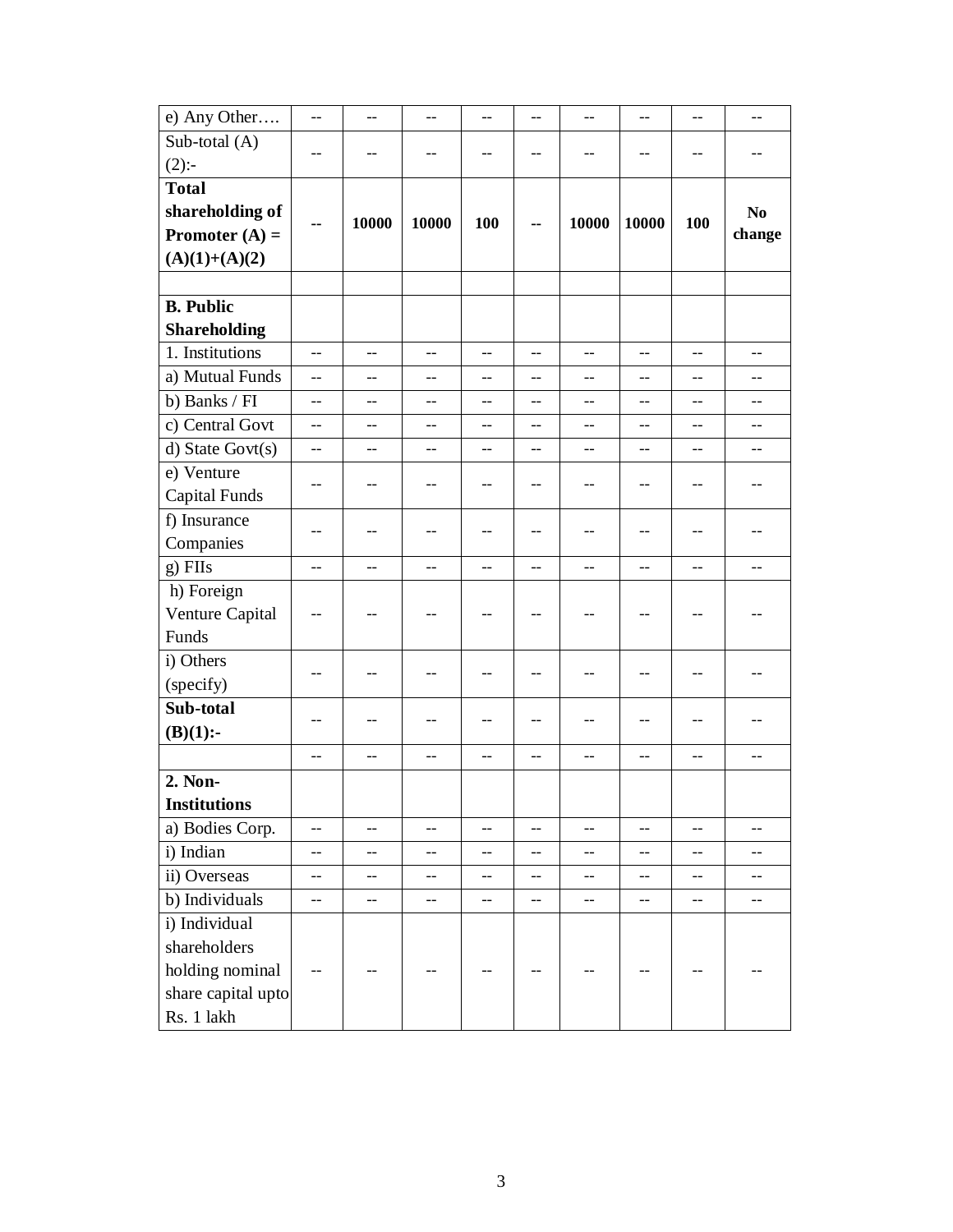| ii) Individual          |                |       |       |     |     |       |                |     |        |
|-------------------------|----------------|-------|-------|-----|-----|-------|----------------|-----|--------|
| shareholders            |                |       |       |     |     |       |                |     |        |
| holding nominal         |                |       |       |     |     |       |                |     |        |
| share capital in        |                |       |       |     |     |       |                |     |        |
| excess of Rs 1          |                |       |       |     |     |       |                |     |        |
| lakh                    |                |       |       |     |     |       |                |     |        |
| c) Others               |                | $-$   |       |     |     |       | $-$            |     |        |
| (specify)               |                |       |       |     |     |       |                |     |        |
| Non Resident            | $-$            | $-$   | --    | $-$ | $-$ | $-$   | $-$            | $-$ |        |
| Indians                 |                |       |       |     |     |       |                |     |        |
| Overseas                |                | --    | $-$   |     |     |       | --             |     |        |
| <b>Corporate Bodies</b> |                |       |       |     |     |       |                |     |        |
| Foreign                 | $-$            | --    | $-$   |     | $-$ |       | --             | --  |        |
| <b>Nationals</b>        |                |       |       |     |     |       |                |     |        |
| Clearing                |                |       | $-$   |     |     |       |                |     |        |
| Members                 | $-$            | --    |       |     |     |       | --             |     |        |
| <b>Trusts</b>           | $\overline{a}$ | $-$   | $-$   | $-$ | $-$ | $-$   | $\overline{a}$ | $-$ |        |
| Foreign Bodies -        | $-$            | $-$   | $-$   | $-$ | $-$ | $-$   | --             | $-$ |        |
| <b>DR</b>               |                |       |       |     |     |       |                |     |        |
| Sub-total               | $-$            | $-$   | --    |     | $-$ |       |                |     |        |
| $(B)(2)$ :-             |                |       |       |     |     | $-$   | --             | --  |        |
| <b>Total Public</b>     |                |       |       |     |     |       |                |     |        |
| Shareholding            |                |       |       |     |     |       |                |     |        |
| $(B)=(B)(1)+$           |                |       |       |     |     |       |                |     |        |
| (B)(2)                  |                |       |       |     |     |       |                |     |        |
| C. Shares held          |                |       |       |     |     |       |                |     |        |
| by Custodian            |                |       |       |     |     |       |                |     |        |
| for GDRs &              |                |       |       |     |     |       |                |     |        |
| <b>ADRs</b>             |                |       |       |     |     |       |                |     |        |
| <b>Grand Total</b>      |                | 10000 | 10000 | 100 |     | 10000 | 10000          | 100 | No     |
| $(A+B+C)$               |                |       |       |     | --  |       |                |     | change |

# **ii) Shareholding of Promoter-**

| <b>SN</b> |                                | Shareholder's Shareholding at the beginning Shareholding at the end of the  % change in |         |                               |      |         |                               |            |
|-----------|--------------------------------|-----------------------------------------------------------------------------------------|---------|-------------------------------|------|---------|-------------------------------|------------|
|           | Name                           | of the year                                                                             |         |                               |      | year    | shareholding                  |            |
|           |                                |                                                                                         |         | No. of % of total % of Shares |      |         | No. of % of total % of Shares | during the |
|           |                                |                                                                                         |         | Shares Shares of Pledged /    |      |         | Shares Shares of Pledged /    | year       |
|           |                                |                                                                                         | the     | encumbered                    |      | the     | encumbered                    |            |
|           |                                |                                                                                         | company | to total                      |      | company | to total                      |            |
|           |                                |                                                                                         |         | shares                        |      |         | shares                        |            |
|           | <b>SMS Envocare</b><br>Limited | 5100                                                                                    | 51      |                               | 5100 | 51      |                               | No change  |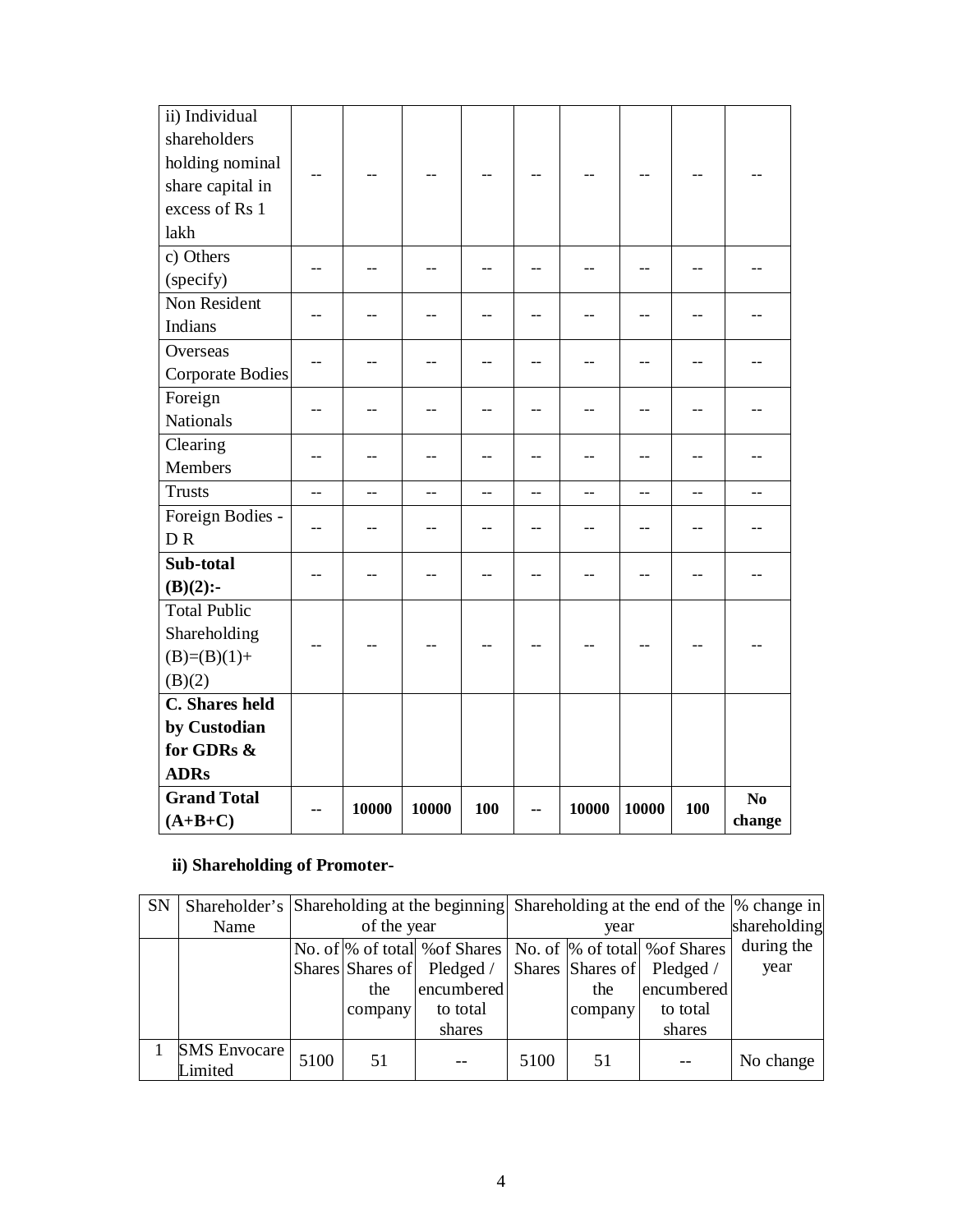| Shri Amit<br>Nilawar | 4000  | 40  | $- -$ | 4000  | 40  | $- -$ | No change |
|----------------------|-------|-----|-------|-------|-----|-------|-----------|
| Shri Chetan<br>Bora  | 900   |     | $ -$  | 900   |     | $- -$ | No change |
| <b>Total</b>         | 10000 | 100 | $- -$ | 10000 | 100 | $- -$ | No change |

## **iii) Change in Promoters' Shareholding**

There is no change in Promoter's Shareholding.

| <b>SN</b> | Particulars                                                                                                                                                                                              |        | Shareholding at the | Cumulative               |                          |
|-----------|----------------------------------------------------------------------------------------------------------------------------------------------------------------------------------------------------------|--------|---------------------|--------------------------|--------------------------|
|           |                                                                                                                                                                                                          |        | beginning of the    | Shareholding during      |                          |
|           |                                                                                                                                                                                                          |        | year                |                          | the year                 |
|           |                                                                                                                                                                                                          | No. of | % of total          | No. of                   | % of total               |
|           |                                                                                                                                                                                                          | shares | shares of           | shares                   | shares of                |
|           |                                                                                                                                                                                                          |        | the                 |                          | the                      |
|           |                                                                                                                                                                                                          |        | company             |                          | company                  |
|           | At the beginning of the year                                                                                                                                                                             | 10000  | 100                 | 10000                    | 100                      |
|           | Increase /<br>Date wise<br>Decrease<br>in<br>Promoters Shareholding during the year<br>specifying the reasons for increase /<br>decrease (e.g. allotment / <b>transfer</b><br>bonus/ sweat equity etc.): |        |                     | N <sub>0</sub><br>change | N <sub>0</sub><br>change |
|           | At the end of the year                                                                                                                                                                                   | 10000  | 100                 | 10000                    | 100                      |

## **iv) Shareholding Pattern of top ten Shareholders: (Other than Directors, Promoters and Holders of GDRs and ADRs):**

There are no Shareholders other than Promoters.

| <b>SN</b> | For Each of the Top 10                                                                                                                                                                         |        | Shareholding at the   |        | Cumulative Shareholding |  |  |
|-----------|------------------------------------------------------------------------------------------------------------------------------------------------------------------------------------------------|--------|-----------------------|--------|-------------------------|--|--|
|           | <b>Shareholders</b>                                                                                                                                                                            |        | beginning of the year |        | during the year         |  |  |
|           |                                                                                                                                                                                                | No. of | % of total            | No. of | % of total              |  |  |
|           |                                                                                                                                                                                                | shares | shares of the         | shares | shares of the           |  |  |
|           |                                                                                                                                                                                                |        | company               |        | company                 |  |  |
|           | At the beginning of the year                                                                                                                                                                   |        |                       |        |                         |  |  |
|           | Date wise Increase / Decrease in<br>Promoters Shareholding during<br>the year specifying the reasons<br>for increase /decrease<br>(e.g.<br>allotment / transfer / bonus/ sweat<br>equity etc): |        |                       |        |                         |  |  |
|           | At the end of the year                                                                                                                                                                         |        |                       |        |                         |  |  |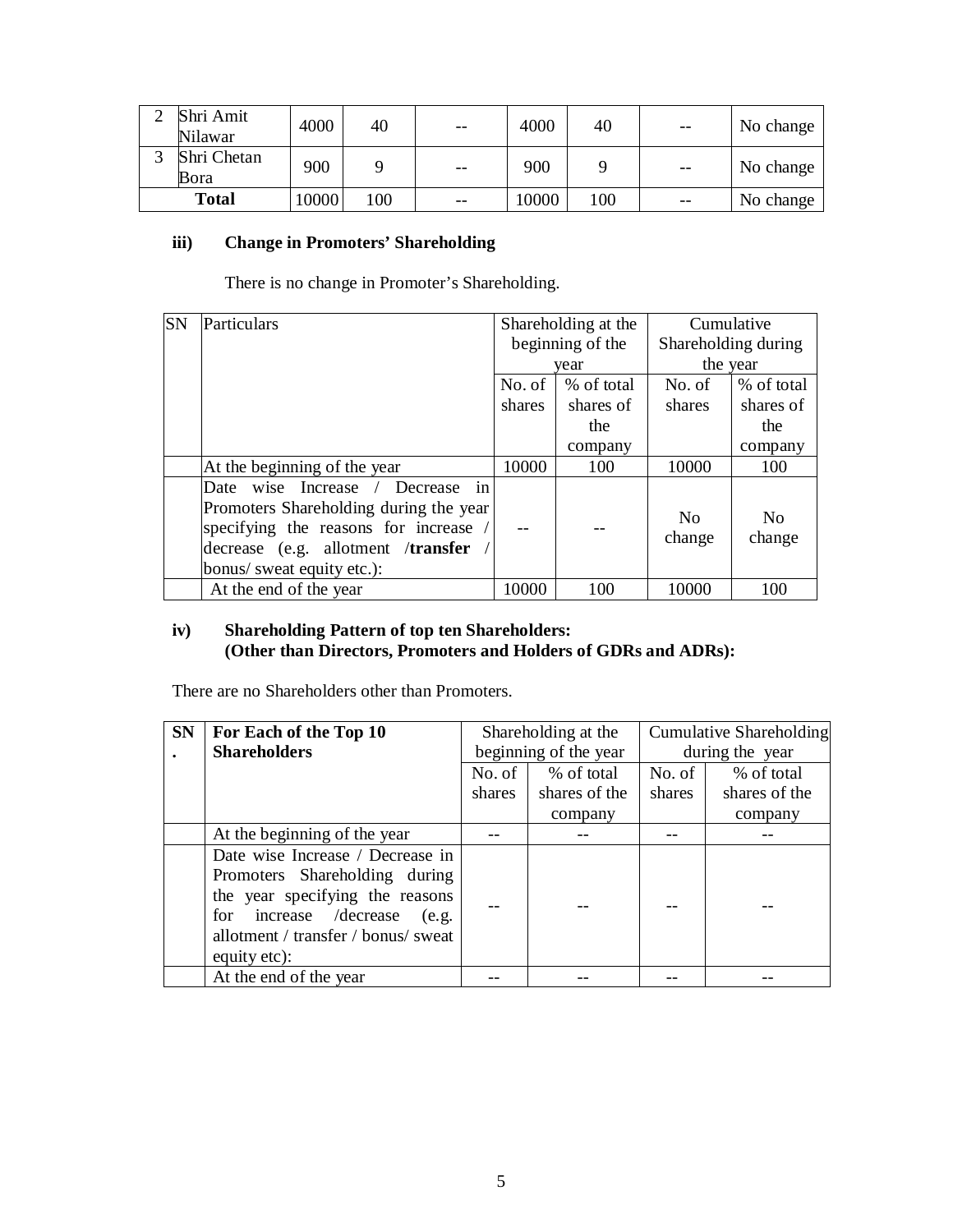## **v) Shareholding of Directors and Key Managerial Personnel:**

Directors and Key Managerial Personnel does not hold any shares of the Company.

| <b>SN</b> | Shareholding of each Directors        |        | Shareholding at the                        | Cumulative Shareholding |               |  |
|-----------|---------------------------------------|--------|--------------------------------------------|-------------------------|---------------|--|
|           | each Key Managerial<br>and            |        | beginning of the year                      | during the year         |               |  |
|           | <b>Personnel</b>                      | No.    | of $\%$ of total $\ $ No. of $\%$ of total |                         |               |  |
|           |                                       | shares | shares of shares                           |                         | shares of the |  |
|           |                                       |        | the                                        |                         | company       |  |
|           |                                       |        | company                                    |                         |               |  |
|           | At the beginning of the year          |        |                                            |                         |               |  |
|           | Date wise Increase / Decrease in      |        |                                            |                         |               |  |
|           | Promoters Shareholding during the     |        |                                            |                         |               |  |
|           | year specifying the reasons for       |        |                                            |                         |               |  |
|           | increase /decrease (e.g. allotment /  |        |                                            |                         |               |  |
|           | transfer / bonus/ sweat equity etc.): |        |                                            |                         |               |  |
|           | At the end of the year                |        |                                            |                         |               |  |

**V) INDEBTEDNESS -** Indebtedness of the Company including interest outstanding/accrued but not due for payment.

|                                      | Secured<br>Loans<br>excluding<br>deposits | Unsecured Loans | Deposits | <b>Total Indebtedness</b> |
|--------------------------------------|-------------------------------------------|-----------------|----------|---------------------------|
| Indebtedness at the beginning        |                                           |                 |          |                           |
| of the financial year                |                                           |                 |          |                           |
| i) Principal Amount                  | $\theta$                                  | 58650470        |          | 58650470                  |
| ii) Interest due but not paid        |                                           | 3460546         |          | 3460546                   |
| iii) Interest accrued but not due    |                                           |                 |          |                           |
| Total (i+ii+iii)                     | $\Omega$                                  | 6,21,11,016     |          | 6,21,11,016               |
| <b>Change in Indebtedness during</b> |                                           |                 |          |                           |
| the financial year                   |                                           |                 |          |                           |
| * Addition                           | 1850000                                   | 12768203        | --       | 14618203                  |
| * Reduction                          | 301745                                    | 4511016         |          | 4812761                   |
| <b>Net Change</b>                    | 1548255                                   | 8257187         |          | 9805442                   |
| Indebtedness at the end of the       |                                           |                 |          |                           |
| financial year                       |                                           |                 |          |                           |
| i) Principal Amount                  | 1548255                                   | 65699999        |          | 67248254                  |
| ii) Interest due but not paid        |                                           | 4668204         |          | 4668204                   |
| iii) Interest accrued but not due    |                                           |                 |          |                           |
| Total (i+ii+iii)                     | 1548255                                   | 70368203        |          | 71916458                  |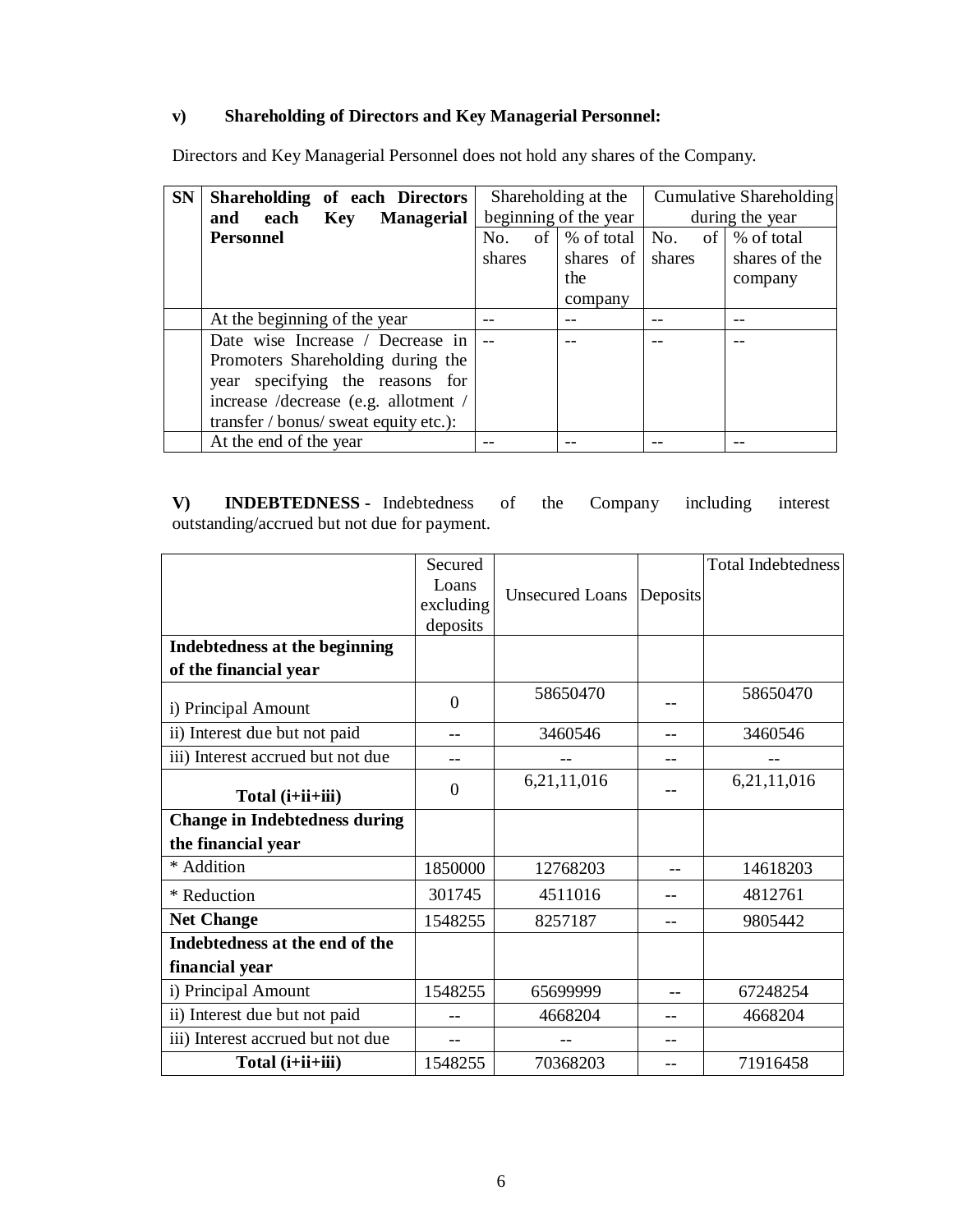## **VI. REMUNERATION OF DIRECTORS AND KEY MANAGERIAL PERSONNEL-**

| SN.            | Particulars of Remuneration (in Rs.)        | Name<br>οf  | MD/ | <b>Total Amount</b> |
|----------------|---------------------------------------------|-------------|-----|---------------------|
|                |                                             | WTD/Manager |     |                     |
|                |                                             |             |     |                     |
|                |                                             |             |     |                     |
|                | Gross salary                                |             |     |                     |
|                | (a) Salary as per provisions contained in   |             |     |                     |
|                | section $17(1)$ of the Income-tax Act,      |             |     |                     |
|                | 1961                                        |             |     |                     |
|                | (b) Value of perquisites $u/s$ 17(2)        |             |     |                     |
|                | Income-tax Act, 1961                        |             |     |                     |
|                |                                             |             |     |                     |
|                | (c) Profits in lieu of salary under section |             |     |                     |
|                | 17(3) Income- tax Act, 1961                 |             |     |                     |
| $\overline{2}$ | <b>Stock Option</b>                         |             |     |                     |
| 3              | <b>Sweat Equity</b>                         |             |     |                     |
| $\overline{4}$ | Commission - as % of profit                 |             |     |                     |
|                | - others, specify                           |             |     |                     |
|                |                                             |             |     |                     |
| 5              | Others, please specify                      |             |     |                     |
|                | Total $(A)$                                 |             |     |                     |
|                | Ceiling as per the Act                      |             |     |                     |

Remuneration to Managing Director, Whole-time Directors and/or Manager:

### **B.** Remuneration to other directors No Remuneration was paid to other Directors

| SN.          | Particulars of Remuneration                            | Name of Directors |  |  |  | <b>Total Amount</b> |
|--------------|--------------------------------------------------------|-------------------|--|--|--|---------------------|
|              |                                                        |                   |  |  |  |                     |
| $\mathbf{1}$ | <b>Independent Directors</b>                           |                   |  |  |  |                     |
|              | for attending<br>board<br>Fee<br>committee meetings    |                   |  |  |  |                     |
|              | Commission                                             |                   |  |  |  |                     |
|              | Others, please specify                                 |                   |  |  |  |                     |
|              | Total $(1)$                                            |                   |  |  |  |                     |
| 2            | <b>Other Non-Executive Directors</b>                   |                   |  |  |  |                     |
|              | attending<br>board<br>Fee<br>for<br>committee meetings |                   |  |  |  |                     |
|              | Commission                                             |                   |  |  |  |                     |
|              | Others, please specify                                 |                   |  |  |  |                     |
|              | Total $(2)$                                            |                   |  |  |  |                     |
|              | Total $(B)=(1+2)$                                      |                   |  |  |  |                     |
|              | Total<br>Managerial<br>Remuneration                    |                   |  |  |  |                     |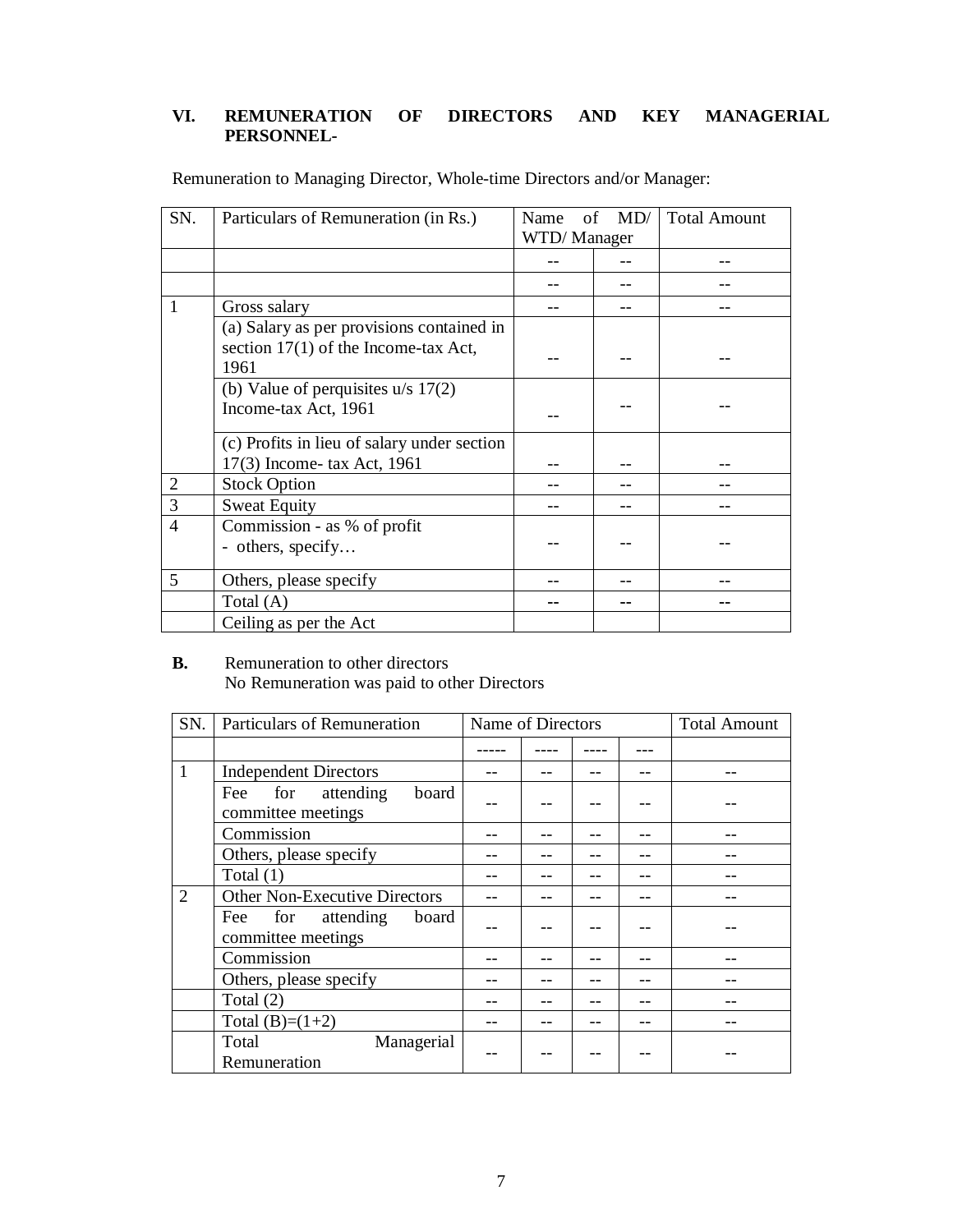| hveral i<br>per the Act<br>tling as ner the .<br>eı<br>ີ | $- -$ | -- | -- | -- | $- -$ |
|----------------------------------------------------------|-------|----|----|----|-------|

### **C.** REMUNERATION TO KEY MANAGERIAL PERSONNEL OTHER THAN MD/MANAGER/WTD

| <b>SN</b>      | Particulars of Remuneration (in Rs.)                                                     | Key Managerial Personnel |  |
|----------------|------------------------------------------------------------------------------------------|--------------------------|--|
|                |                                                                                          |                          |  |
|                |                                                                                          |                          |  |
|                | Gross salary                                                                             |                          |  |
|                | (a) Salary as per provisions contained in<br>section $17(1)$ of the Income-tax Act, 1961 |                          |  |
|                | (b) Value of perquisites $u/s$ 17(2) Income-<br>tax Act, 1961                            |                          |  |
|                | (c) Profits in lieu of salary under section<br>17(3) Income-tax Act, 1961                |                          |  |
| $\overline{2}$ | <b>Stock Option</b>                                                                      |                          |  |
| 3              | <b>Sweat Equity</b>                                                                      |                          |  |
| 4              | Commission                                                                               |                          |  |
|                | - as % of profit                                                                         |                          |  |
|                | others, specify                                                                          |                          |  |
| 5              | Others, please specify                                                                   |                          |  |
|                | Total                                                                                    |                          |  |

# **VII. PENALTIES / PUNISHMENT/ COMPOUNDING OF OFFENCES:**

| <b>Type</b>                         | <b>Section of</b><br>the<br><b>Companies</b><br>Act | <b>Brief</b><br><b>Description</b> | <b>Details of</b><br>Penalty /<br>Punishment/<br>Compounding<br>fees imposed | <b>Authority</b><br>$\overline{\text{R}}$ D/<br>NCLT/<br><b>COURT]</b> | <b>Appeal</b><br>made,<br>if any (give<br>Details) |  |  |
|-------------------------------------|-----------------------------------------------------|------------------------------------|------------------------------------------------------------------------------|------------------------------------------------------------------------|----------------------------------------------------|--|--|
| A. COMPANY                          |                                                     |                                    |                                                                              |                                                                        |                                                    |  |  |
| Penalty                             |                                                     | --                                 | --                                                                           |                                                                        | --                                                 |  |  |
| Punishment                          |                                                     | --                                 | --                                                                           |                                                                        | --                                                 |  |  |
| Compounding                         |                                                     | --                                 | --                                                                           |                                                                        |                                                    |  |  |
| <b>B. DIRECTORS</b>                 |                                                     |                                    |                                                                              |                                                                        |                                                    |  |  |
| Penalty                             |                                                     | --                                 | --                                                                           |                                                                        |                                                    |  |  |
| Punishment                          |                                                     | --                                 | --                                                                           |                                                                        |                                                    |  |  |
| Compounding                         |                                                     | --                                 | --                                                                           |                                                                        | --                                                 |  |  |
| <b>C. OTHER OFFICERS IN DEFAULT</b> |                                                     |                                    |                                                                              |                                                                        |                                                    |  |  |
| Penalty                             |                                                     | --                                 | --                                                                           | --                                                                     | --                                                 |  |  |